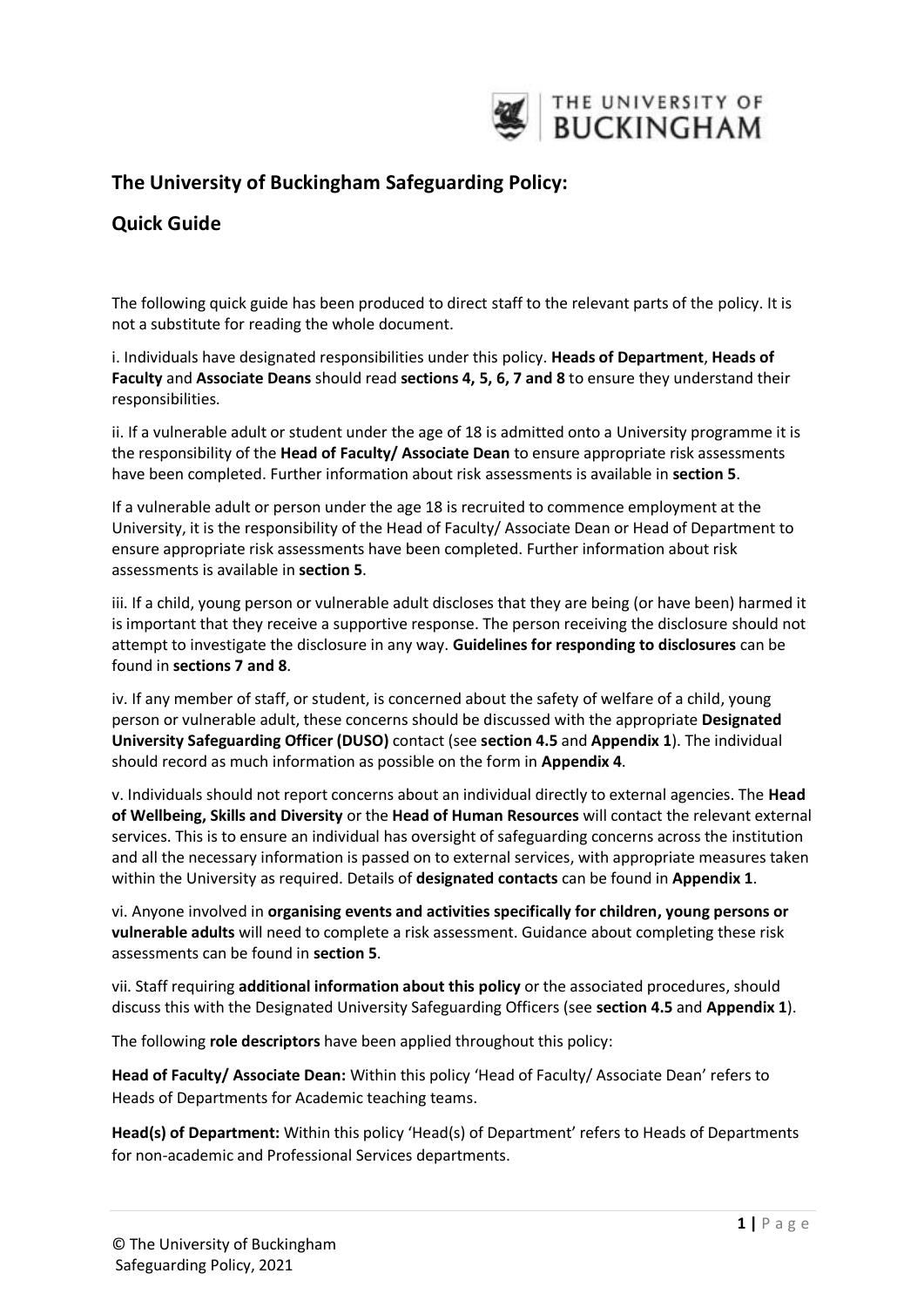# **Contents**

|     | Quick Guide                                                 | 1         |
|-----|-------------------------------------------------------------|-----------|
| 1.  | Introduction                                                | 3         |
| 2.  | Aim                                                         | 3         |
| З.  | The Principles of the University's approach                 | $3 - 4$   |
| 4.  | Responsibilities                                            | 4 - 6     |
| 5.  | Procedures: Risk Assessment                                 | 6         |
| 6.  | Procedures: Recruitment, selection and employment           | 7         |
| 7.  | Procedures: Dealing with suspicions or allegations of abuse | 8         |
| 8.  | Procedures: Dealing with Concerns about Radicalisation      | $8 - 9$   |
| 9.  | Procedures: Information Handling                            | 9         |
| 10. | Procedures: Recording safeguarding concerns                 | 9         |
| 11. | Procedures: Retention and storage of safeguarding records   | 10        |
| 12. | <b>Procedures: Data Protection</b>                          | 10        |
| 13. | <b>Related Policies and Procedures</b>                      | $10 - 11$ |
|     | Document Version Information                                | 11        |
|     | Appendices                                                  | $12 - 19$ |
|     | Appendix 1: Responsibilities                                | $12 - 13$ |
|     | Appendix 2: Definitions                                     | $14 - 15$ |
|     | Appendix 3: Incident Reporting/ Referral Process            | 16        |
|     | Appendix 4: Record of Allegation or Suspicion of Abuse Form | 17        |
|     | Appendix 5: Related Policies and Procedures                 | $18 - 19$ |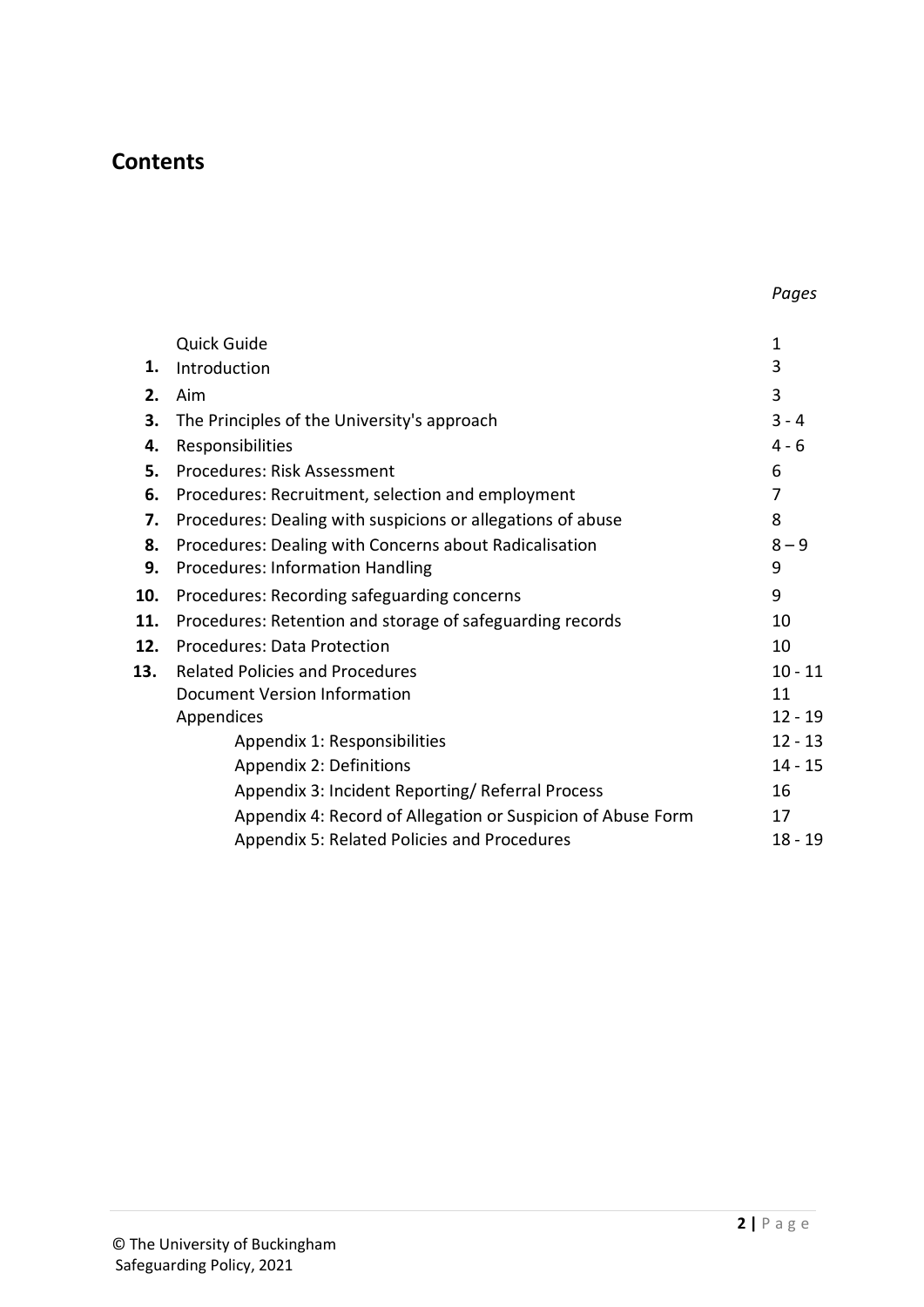## **Safeguarding Policy**

## **1. Introduction**

1.1 The University aims to adopt the highest possible standards and take all reasonable steps in relation to the safety and welfare of children, young people and vulnerable adults with whom the University's work brings it into contact.

1.2 Whilst there is no legislation in the area of safeguarding directed specifically at Higher Education Institutions (HEIs), the University is mindful of its duty of care and legal obligations such as those it owes under the Health and Safety at Work Act 1974, the Children Act 1989, the Safeguarding Vulnerable Groups Act 2006, the Protection of Freedoms Act 2012, Working together to safeguard Children 2018, the IHRA's working definitions and charters and the Prevent duty (introduced as part of the Counter Terrorism and Security Act 2015), which places a legal obligation on the University to protect members of its community from radicalisation and being drawn into extremist ideologies.

1.3 This policy applies to all members of the University. However, it is specifically aimed at staff, students, contractors and volunteers who encounter the following groups through teaching, research, professional services and outreach activities whether on or off of our campus:

- **children** (i.e. those aged under 16),
- **young persons** (i.e. those aged 16 to 18), and
- **vulnerable adults** (i.e. persons aged 18 or over: who are or may be in need of community care services by reason of mental or other disability, age or illness; and who are or may be unable to take care of/ or unable to protect themselves against significant harm, abuse, exploitation or from radicalisation.

Adults as described above may not necessarily be at risk all of the time or at all. The risk however arises if they are not able to protect themselves against significant harm, abuse, exploitation or from radicalisation and being drawn into extremist ideologies.

## **2. Aim**

2.1 The aim of this policy is to highlight the areas that form the basis of the University's approach to safeguarding and to direct staff, students and volunteers to appropriate guidance.

## **3. The Principles of the University's approach**

3.1 The University comes into contact with children through a range of activities such as Open Day and outreach activities. There are also students who are under the age of 18 when they commence their studies. The University also teaches programmes that may involve students working with children and vulnerable adults.

3.2 A small number of departments also follow their specific departmental Safeguarding procedures to ensure that they are able to meet specific regulatory requirements that do not apply to the University as a whole, for example the Faculty of Education which are subject to OFSTED inspection and Faculty of Medicine whose students are required to undergo DBS checks as part of their programmes.

3.3 The policy is separate to that of individual departmental policies such as the Counselling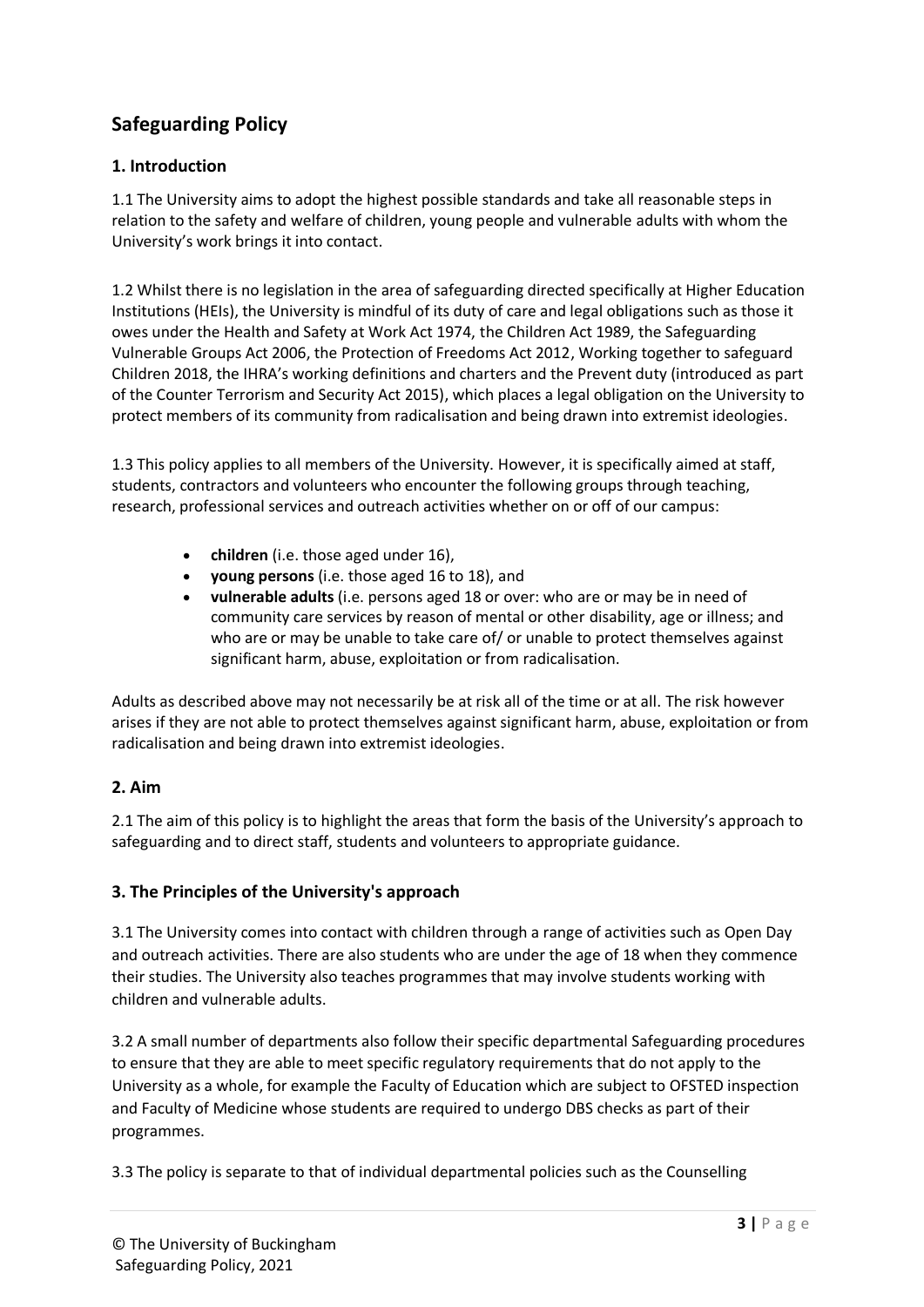Service and research groups, but is intended to be an overarching framework which seeks to ensure that the University undertakes its statutory responsibilities in relation to safeguarding its members, and that it responds to concerns appropriately.

3.4 In the event that the University-led activity is hosted by another organisation within their own facilities, the host organisation's Safeguarding policy and related procedures will normally take precedence, but members of the University engaging in those programmes must also take note of, and act in accordance with the University's Safeguarding policy to the extent that this is possible in the particular circumstances.

3.5 The University also recognises that young people and vulnerable adults can be at risk of being drawn into extremist ideologies which can lead to a risk of radicalisation. In the context of the University Safeguarding policy, the risk of being drawn into extremist ideologies and radicalisation is considered to be a significant safeguarding concern which is of equal weight alongside other forms of abuse and mistreatment of children and vulnerable adults. A safeguarding concern of this nature would also fall within the scope of Prevent at Buckingham. Further guidance on the procedure for reporting a concern relating to radicalisation can be found in the University Prevent policy, section 11.

3.6 Procedures adopted by the University to reduce the risk of radicalisation through terrorist or extremist organisations can also be found in the University Prevent and Mental Health policies.

3.7 Additionally, the University supports the IHRA's working definitions and charters in relation to issues like holocaust denial and distortion, antisemitism, and antigypsyism/anti-Roma discrimination, recognising these areas may also pose a safeguarding concern.

## **4. Responsibilities**

4.1 The following **role descriptors** have been applied throughout this policy:

- **Head of Faculty/ Associate Dean:** Within this policy '**Head of Faculty/ Associate Dean**' refers to Heads of Departments for Academic teaching teams.
- **Head(s) of Department:** Within this policy '**Head(s) of Department**' refers to Heads of Departments for non-academic and Professional Services departments.

4.2 All individuals covered by this policy should ensure that they have read the policy and understand the standards expected of them and their responsibilities.

4.3 All University staff are expected to undertake mandatory safeguarding training via the University Enterprise e-learning platform, with refresher training completed every two years.

4.4 All individuals have a responsibility to ensure the health, safety and wellbeing of children and adults and to take appropriate steps (including those set out in this policy) to ensure that suspicions and allegations of abuse including concerns connected to extremism and radicalisation, are taken seriously and responded to swiftly and appropriately.

4.5 The University also has designated (with delegated deputies as appropriate) safeguarding roles with specific responsibilities as follows:

• The members of the Senior Management Team with overall responsibility for Safeguarding at an institutional level are the **Pro Vice-Chancellor, Director of Student Support Services** and the **Registrar & Director of Professional Services**.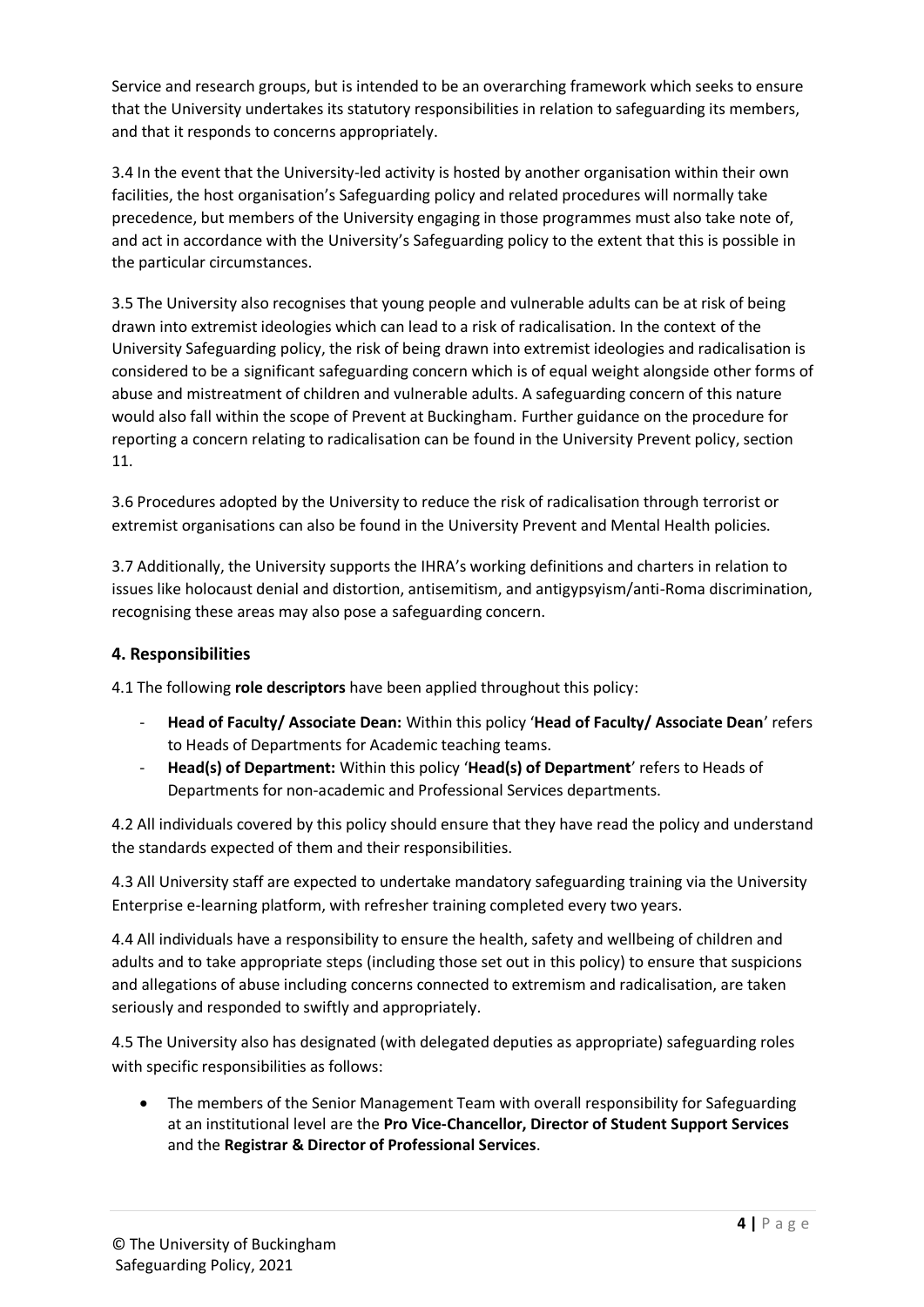- The **Head of Wellbeing, Skills and Diversity,** the **Student Conduct Manager** and the **Head of Human Resources** are the Designated University Safeguarding Officers (DUSO) with responsibility for this policy and its regular review to ensure it is fit for purpose. DUSOs also have oversight of safeguarding concerns across the institution. University staff are encouraged to discuss any concerns under this policy with a DUSO.
- The DUSOs will also hold and be responsible for maintaining the list of University **Nominated Safeguarding Officers** (NSOs).
- **Nominated Safeguarding Officers** exists within each Faculty/ department and are responsible for ensuring the relevant DUSO is informed of all allegations, concerns or incidents within their respective Faculties/ departments.

Within non-academic and Professional Services departments, the NSO role will be covered by the Head of Department. This responsibility may be devolved as appropriate. Appendix 1 provides further details of the responsibilities assigned to NSOs.

- The **Health and Safety Officer**, is responsible for monitoring the operation of this policy from a risk assessment perspective and recommending modifications to the Registrar & Director of Professional Services to ensure it meets evolving regulatory requirements and relevant best practice guidance.
- The **Head of Faculty/ Associate Dean** will advise on the admission of under-18 students and vulnerable adults, in conjunction with the **Head of Wellbeing, Skills and Diversity** and the relevant **Faculty nominee**.
- The **Head of Wellbeing, Skills and Diversity** will have oversight of students enrolled at the University who are under 18 or identifying as a vulnerable adult.
- The relevant **Head of Faculty/ Associate Dean**, with advice from the **Head of Wellbeing, Skills and Diversity**, will be responsible for monitoring the welfare of under-18 students and vulnerable adults within their Faculty/ department. This responsibility may be devolved as appropriate and made known to staff and students.
- The relevant **Head of Department**, **Head of Faculty/Associate Dean**, with advice from the **Head of Human Resources**, will be responsible for monitoring the welfare of employees who are under 18 and vulnerable adults within their department. This responsibility may be devolved as appropriate and made known to staff and students.
- The **Accommodation Manger** or nominee, will have oversight of under-18 students and vulnerable adults residing in University accommodation.
- The **Head of Human Resources** will advise on the employment of staff under the age of 18 and vulnerable adults, in conjunction with the relevant **Head of Faculty/Associate Dean** or **Head of Department**, will be responsible for monitoring their welfare. This responsibility may be devolved as appropriate.
- The **Head of Human Resources** will have oversight of all staff employed at the University who are under 18 or identifying as a vulnerable adult.
- Allegations or suspicions of abuse involving students should be reported to the **Head of Wellbeing, Skills and Diversity** or **Student Conduct Manager**.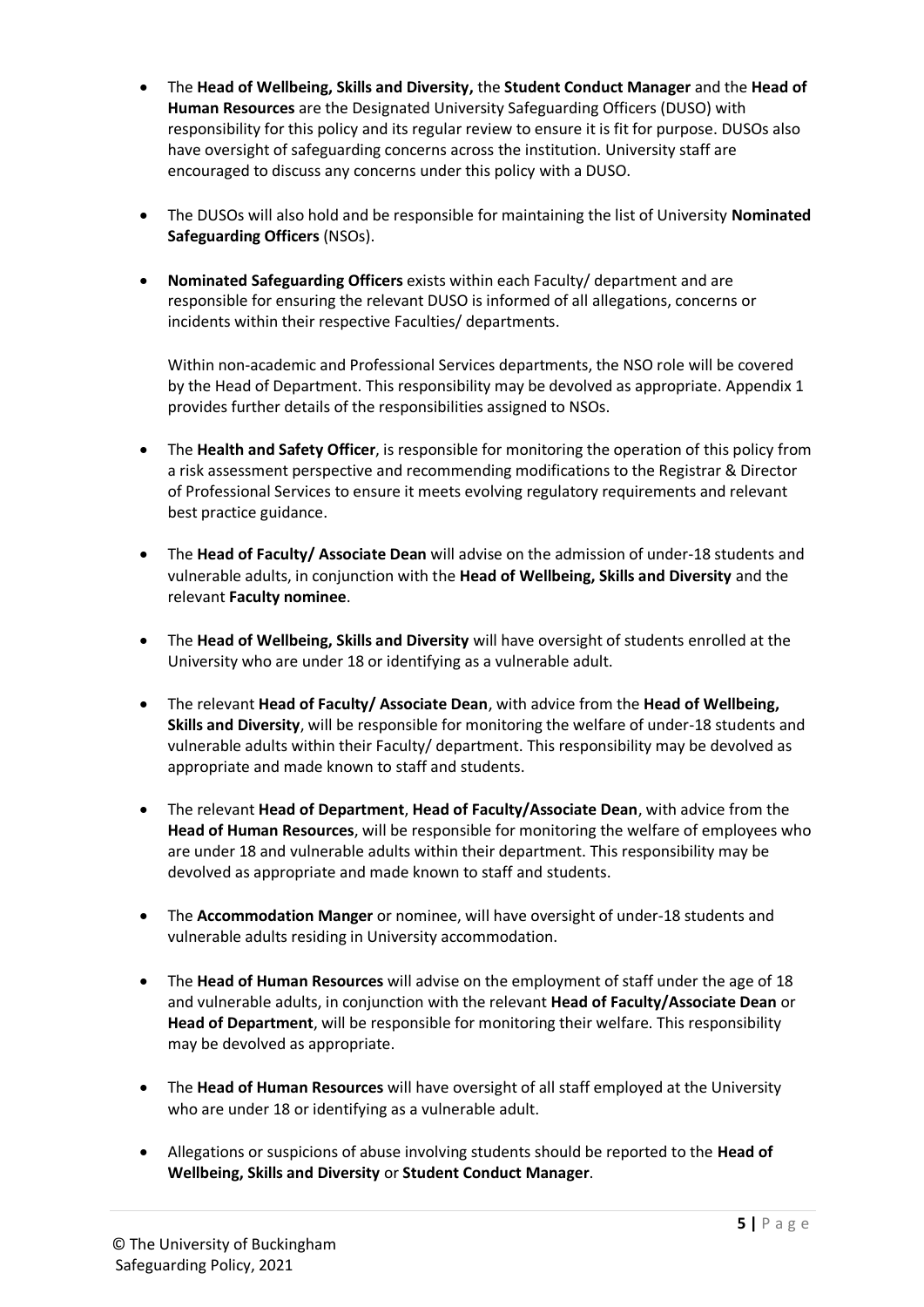Allegations or suspicions of abuse involving staff who are under the age of 18 or vulnerable adults, should be reported to the **Head of Human Resources**.

Allegations or suspicions of abuse involving the Head of Human Resources should be reported to the **Pro Vice-Chancellor, Director of Student Support Services** or the **Registrar & Director of Professional Services**.

4.7 The University will take all appropriate steps during the recruitment and admissions process to ensure individuals are made aware of the Safeguarding policy, and understand the mechanisms in place to report suspicions or allegations of abuse in relation to safeguarding.

4.8 Reporting procedures can be found within the University's guidelines on dealing with suspicions or allegations of abuse in relation to safeguarding. A copy of such guidelines can be obtained from the University DUSOs (see Appendix 1).

4.9 The University will ensure appropriate support and safeguarding training is provided to University staff where needed.

4.10 University staff available to act as contact points in case of any query are noted in Appendix 1.

4.11 The University holds parents, guardians, schools or groups responsible for the safeguarding of children, young people and vulnerable adults bought onto University premises.

4.12 The University does not accept responsibility for ensuring the safeguarding of children, young persons or vulnerable adults who are present on University premises without its knowledge or consent and who are not enrolled as students.

### **5. Procedures: Risk Assessment**

5.1. The guidelines on risk assessment in relation to safeguarding should be referred to for guidance on the University's approach. A copy of such guidelines can be obtained by contacting a University NSO or the University Health and Safety Officer (see Appendix 1).

5.2 All staff that intend to, or may be put in the position of working with children, young people or vulnerable adults, should ensure that they understand the implications of this policy before commencing any programme, event, visit or other activity.

5.3 A designated individual should complete a risk assessment before any new or changed programme, event, visit or any other activity involving children, young people or vulnerable adults, or before admitting or employing a vulnerable adult or person under the age of 18. A risk assessment form can be obtained from the University Health & Safety Officer.

5.4 All staff assigned the responsibility of completing a risk assessment are required to ensure a copy of the completed risk assessment is filed centrally with the University Health and Safety Officer.

5.5 Guidelines for dealing with risks identified in relation to extremist ideologies and radicalisation can be found within the University Prevent Policy, section 11.4.

5.6 All those involved in the risk assessment process should understand that the risk assessment is not only a way to mitigate or remove any potential risks but may also be a prompt to consider alternative working practices.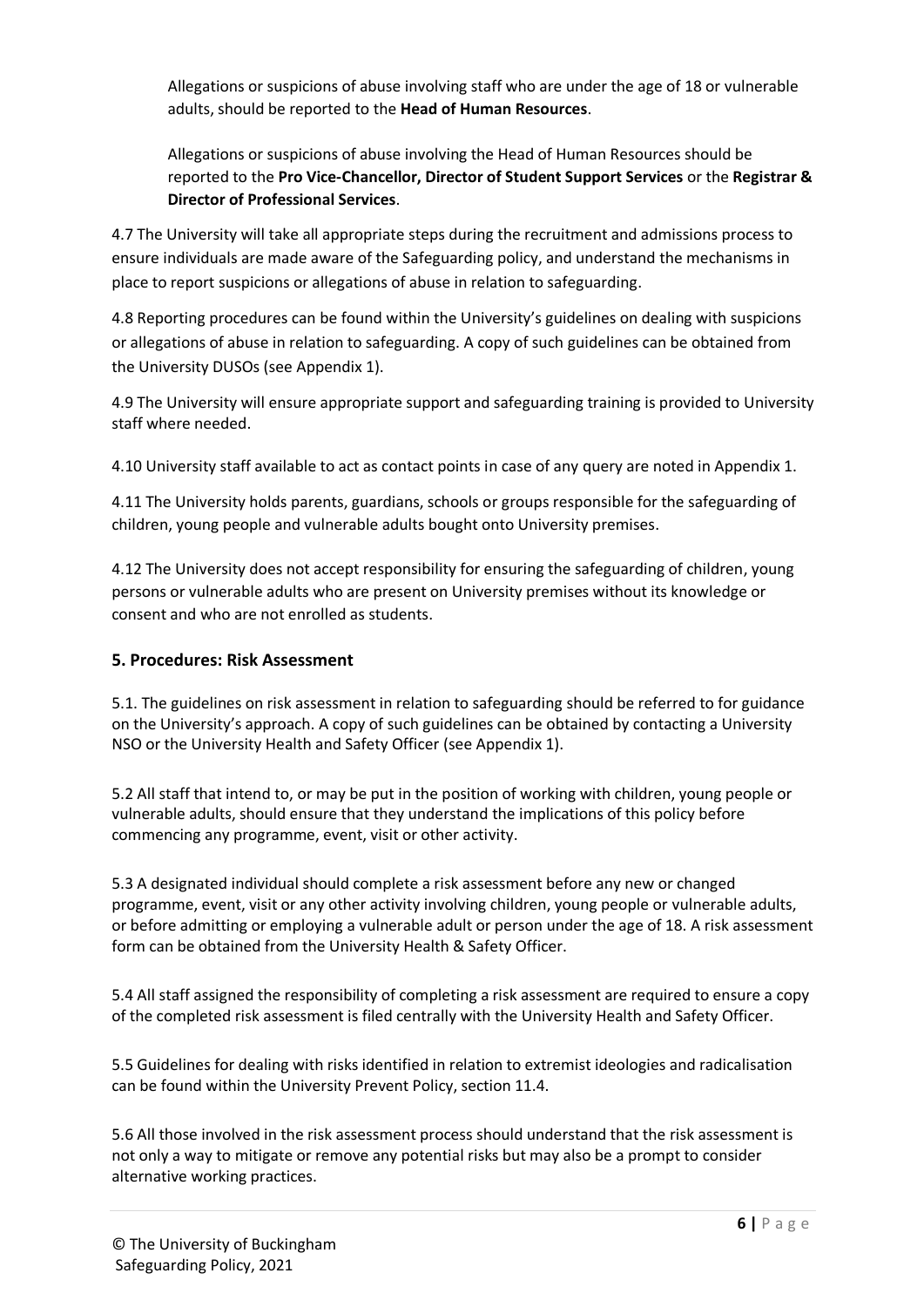### **6. Procedures: Recruitment, selection and employment**

6.1 The guidelines on recruitment, selection and employment procedures in relation to safeguarding should be referred to for guidance on the University's approach. A copy of such guidelines can be obtained from the Human Resources department.

6.2 The University will take all appropriate steps during the recruitment and selection process to ensure that unsuitable people are prevented from working with children, young people and vulnerable adults.

6.3 Mechanisms are also in place to identify staff or students who declare a previous mental health condition, episode or learning disability as part of the recruitment or admissions process to facilitate a safe, supportive environment with access to appropriate support both within the University and externally, through links with the NHS and local council social support services.

Where a student has declared this as part of the admissions process, this will be clearly indicated within their Student Information Console (SIC) record. For staff, details will be indicated on their Ciphr employment record.

The University Mental Health policy (see Appendix 5) provides additional guidance to staff on the mechanisms for supporting both prospective and current students identifying as vulnerable due to mental health difficulties.

6.4 All vacant positions within the University are routinely reviewed and a consideration of the risks undertaken in relation to working with children, young people and vulnerable adults.

6.5 Where a risk assessment has identified that students or staff are likely to have regular contact with or encounter children, young people or vulnerable adults, appropriate checks into their eligibility will be required.

6.6 The University is registered with the Disclosure and Barring Service ("DBS") and will ensure that any member of staff or student who will have substantial one-to-one contact with children, young people or vulnerable adults and their role falls within the eligibility criteria, will be checked for relevant criminal convictions. For further advice on this, please contact the Human Resources department.

6.7 University staff or potential employees identified during the DBS check process as having a criminal conviction will be asked to provide a copy of the DBS certificate to the Human Resources department, to provide clarification of the nature of conviction.

6.8 Staff identified as requiring a DBS check for their job role will be required to keep their DBS on an update service, for regular review. This will apply to new and existing staff.

6.9 Staff recruited to deliver programmes within the Faculty of Education may be required to undergo additional checks in order to meet specific regulatory requirements.

6.10 For staff who have lived or worked outside the UK for more than 3 months at any point in the last 3 years, an overseas criminal record check will be required in addition to the enhanced DBS.

6.11 Such processes will be compliant with the **University's Equality and Diversity policy** (see [https://www.buckingham.ac.uk/about/handbooks/compliance-handbook/section 5.2\)](https://www.buckingham.ac.uk/about/handbooks/compliance-handbook/section%205.2).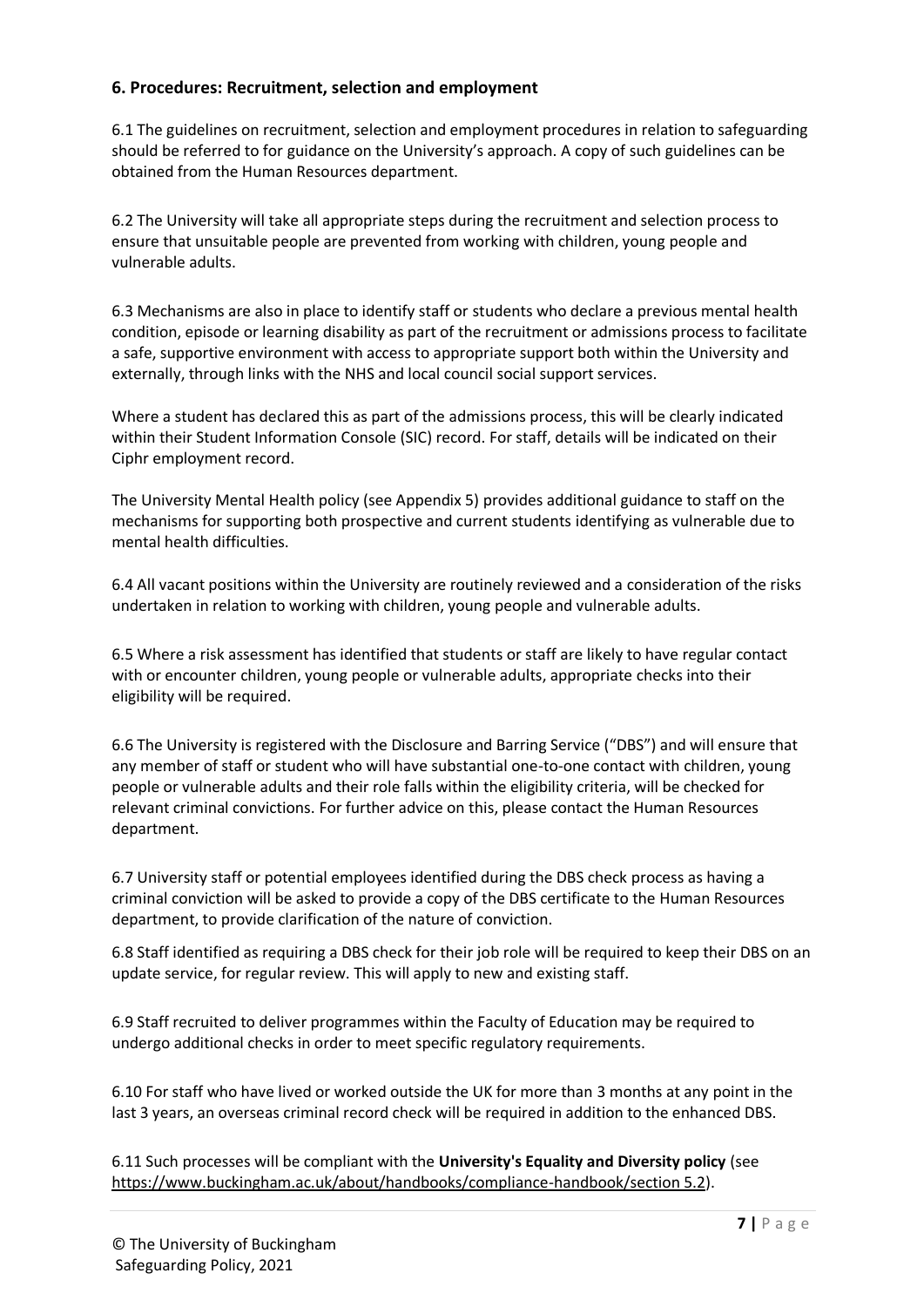## **7. Procedures: Dealing with suspicions or allegations of abuse**

7.1 The guidelines on dealing with suspicions or allegations of abuse in relation to safeguarding should be referred to for guidance on the University's approach. A copy of such guidelines can be obtained by contacting a University NSO (see Appendix 1).

7.2 Concerns for the safety and wellbeing of children, young people and vulnerable adults, could arise in a variety of ways and in a range of different settings. For example, an individual may report or display signs of abuse; someone may hint that an individual is at risk or that a colleague is an abuser; an individual may witness or hear about abuse of a vulnerable adult in another organisation; an individual may raise concern that a student or staff member is at risk of being potentially drawn into extremism or radicalisation based on information received or behaviour observed. It is essential to act quickly and professionally in all cases of suspected abuse.

7.3 Any allegation by a child, young person, vulnerable adult or staff member against another student, a member of staff, contractor or a volunteer should be reported immediately to the relevant designated individual who has responsibility under this policy (see section 4.5 and Appendix 1).

7.4 Hearing about suspected or actual abuse can be upsetting. If you need further advice and support, please contact the Head of Wellbeing, Skills and Diversity or the Head of Human Resources. Staff can also obtain advice and support through the Employee Assistance Programme.

7.5 The Head of Wellbeing, Skills and Diversity or the Head of Human Resources as appropriate, will contact the relevant external services where necessary, with appropriate measures taken within the University as required.

Where the concern involves a vulnerable adult, the University will work with local authority agencies where necessary, with appropriate measures taken within the University as required.

7.6 In dealing with any such allegation, the University has a duty of care both to the child, young person, vulnerable adult or staff member concerned and to the individual against whom the allegation is made.

#### **8. Procedures: Dealing with Concerns about Radicalisation**

8.1 The duty to protect children, young people and vulnerable adults from harm extends to protecting them from involvement in groups which set out to radicalise individuals. Radicalisation refers to the process by which a person comes to support terrorism and forms of extremism leading to terrorism.

8.2 Universities have been identified within the government's Prevent Strategy as potential sites for radicalisation. Whilst children, young people and vulnerable adults may be most at risk of radicalisation and being drawn into extremist ideologies, students and staff who do not fall into these categories may also be at risk.

8.3 Factors which are considered when determining whether an individual may be vulnerable to involvement with terrorism are broadly described as:

- Engagement with a group, cause or ideology;
- Intent to cause harm;
- Capability to cause harm.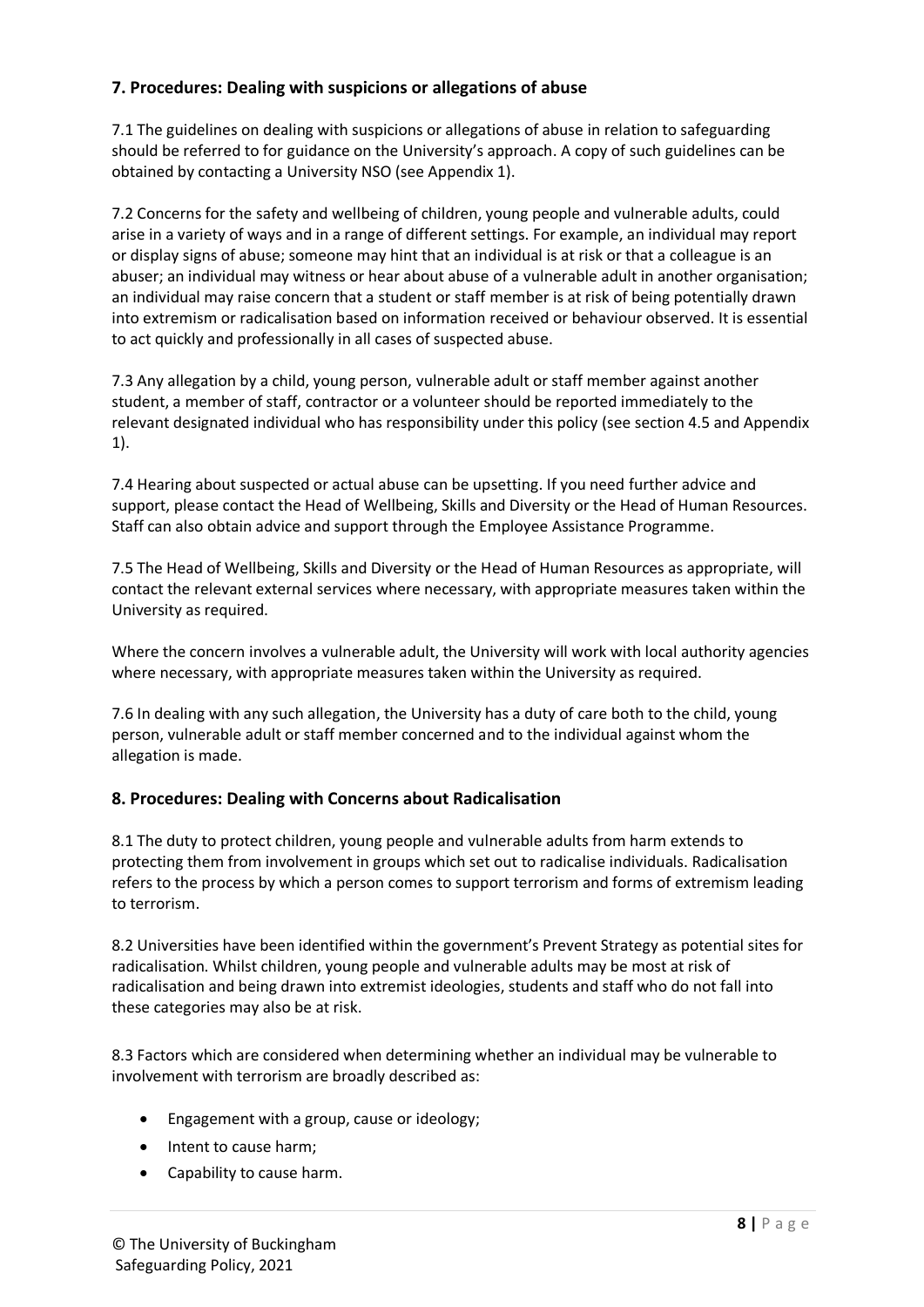8.4 Staff or students may be concerned about someone due to changes in behaviour or appearance. For example:

- An individual openly expresses extremist views;
- An individual is in possession of violent and /or extremist literature;
- An individual may change their habitual style of dress;
- An individual may condone violence in support of their espoused ideology;
- An individual may stop contact with peers and only be interested in contact with members of a particular ideological group.

8.5 There may be many reasons for such changes which is why a safeguarding approach should be adopted. This enables relevant services within and outside the University to identify an individual's needs and vulnerabilities.

8.6 Individuals should not report concerns about an individual directly to external agencies or authorities themselves other than in consultation with a DUSO (see section 4.5 and Appendix 1).

### **9. Procedures: Information Handling**

9.1 The University recognises that accurate, timely recording, retention and storage of safeguarding concerns is key to providing an integrated, cohesive response to tackling allegations, suspicions or concerns of abuse connected to safeguarding children, young people and vulnerable adults.

9.2 The University's approach to information handling, recording, retaining and storing records connected to suspicions or allegations of abuse in relation to safeguarding are outlined in sections 10, 11 and 12 of this policy.

Further guidelines can be obtained by contacting a University DUSOs (see section 4.5 and Appendix 1).

#### **10. Procedures: Recording safeguarding concerns**

10.1 The University will create records, share and store information in line with its obligations under the UK General Data Protection Regulations (GDPR).

10.2 The information recorded must be factual. Any interpretation or inference drawn from what was observed, said or alleged should be clearly recorded as such, using the Record of Allegation or Suspicion of Abuse form (see Appendix 4).

10.3 In relation to the welfare or safety of a child, young person or vulnerable adult (e.g. concern about a physical injury, neglect at home or potential radicalisation) or concerns about the behaviour of a student, an employee or volunteer, it is important to record all relevant details, regardless of whether or not the concerns are shared with the police.

10.4 Records will be kept of all safeguarding concerns, incidents and their outcomes by the Head of Wellbeing, Skills and Diversity and the Head of Human Resources in accordance with the University Data Protection policy, the Data Protection Act, 2018 and other relevant legislation.

10.5 Confidentiality will be respected with information only shared on a need to know basis in the interests of protecting children, young persons, vulnerable adults and individuals within the University community.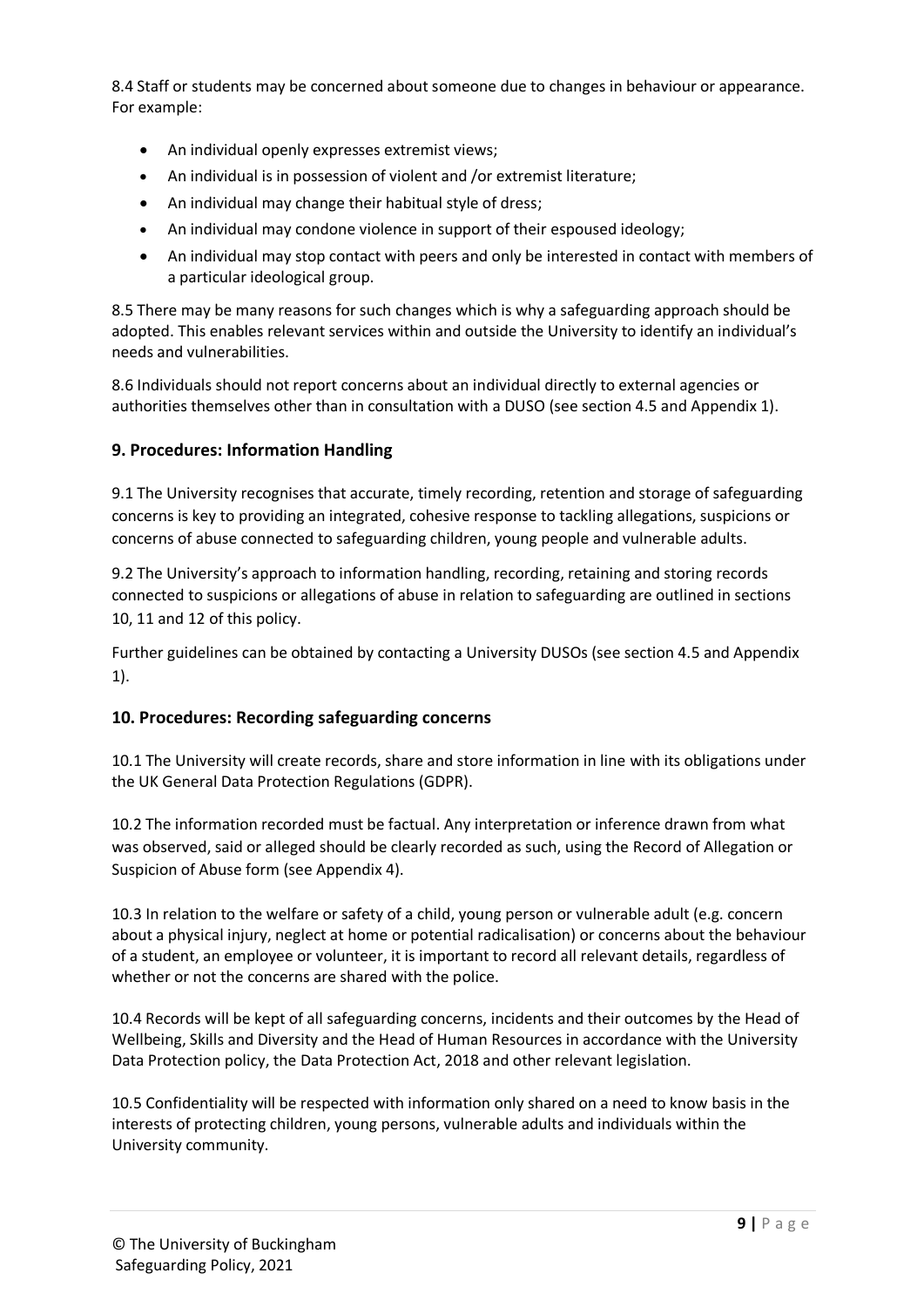## **11. Procedures: Retention and storage of safeguarding records**

11.1 The guidelines for recording, retaining and storing safeguarding concerns outlines the University's approach to the retention and storage of safeguarding records. A copy of such guidelines can be obtained by contacting a University DUSOs (see section 4.5 and Appendix 1).

11.2 The Head of Wellbeing, Skills and Diversity and the Head of Human Resources are responsible for ensuring that appropriate records are reviewed, maintained and stored in compliance with safeguarding retention periods and the University Data Protection policy.

11.3 Whilst mechanisms are in place to verify false allegations, the University is unable to eradicate such allegations entirely, given the responsibility to record and retain all allegations or suspicions of abuse involving staff or students in compliance with safeguarding retention periods.

11.4 Personal data will only be kept for the length of time necessary to perform the processing for which it was collected.

11.5 Once no longer needed, information should be disposed of securely, with paper records shredded or disposed of in confidential waste and electronic records permanently deleted.

11.6 Where data is fully anonymised, there are no time limits on storage from a data protection point of view.

## **12. Procedures: Data Protection**

12.1 Under the UK General Data Protection Regulation (GDPR) Act, 1998 and Data Protection Act (DPA) 2018, individuals have a right of access to personal data that relates to them. This right of access may include a right to request access to records (in whole or in part), relating to suspicions or allegations of abuse involving the person making the request.

12.2 Under GDPR and DPA, there are restrictions that apply to the processing of personal information relating to children. Although the University does not generally process the data of children, there may be circumstances when it is necessary to do so.

12.3 If it is deemed necessary within a Faculty or department within the University to process the personal data of children, the Data Protection Officer should be consulted in the first instance to ensure that necessary steps are taken to ensure such processing is in accordance with the GDPR.

12.4 If any staff member receives a request from a person for access to personal data (held either about that person or another individual) in relation to suspicions or allegations of abuse, the request should be forwarded to the appropriate DUSO (see section 4.5) for consultation with the Data Protection Officer.

12.5 Further information on the University Data Protection policy can be obtained via [https://www.buckingham.ac.uk/about/policies/data-protection.](https://www.buckingham.ac.uk/about/policies/data-protection)

## **13. Related Policies and Procedures**

13.1 There are a number of University policies which contain provisions that are relevant to safeguarding the wellbeing of children, young people and vulnerable adults (see Appendix 5).

13.2 Whilst this policy and guidance provided collectively underpins the University's provision of a safe and secure environment and support the fulfilment of the University's statutory duties, the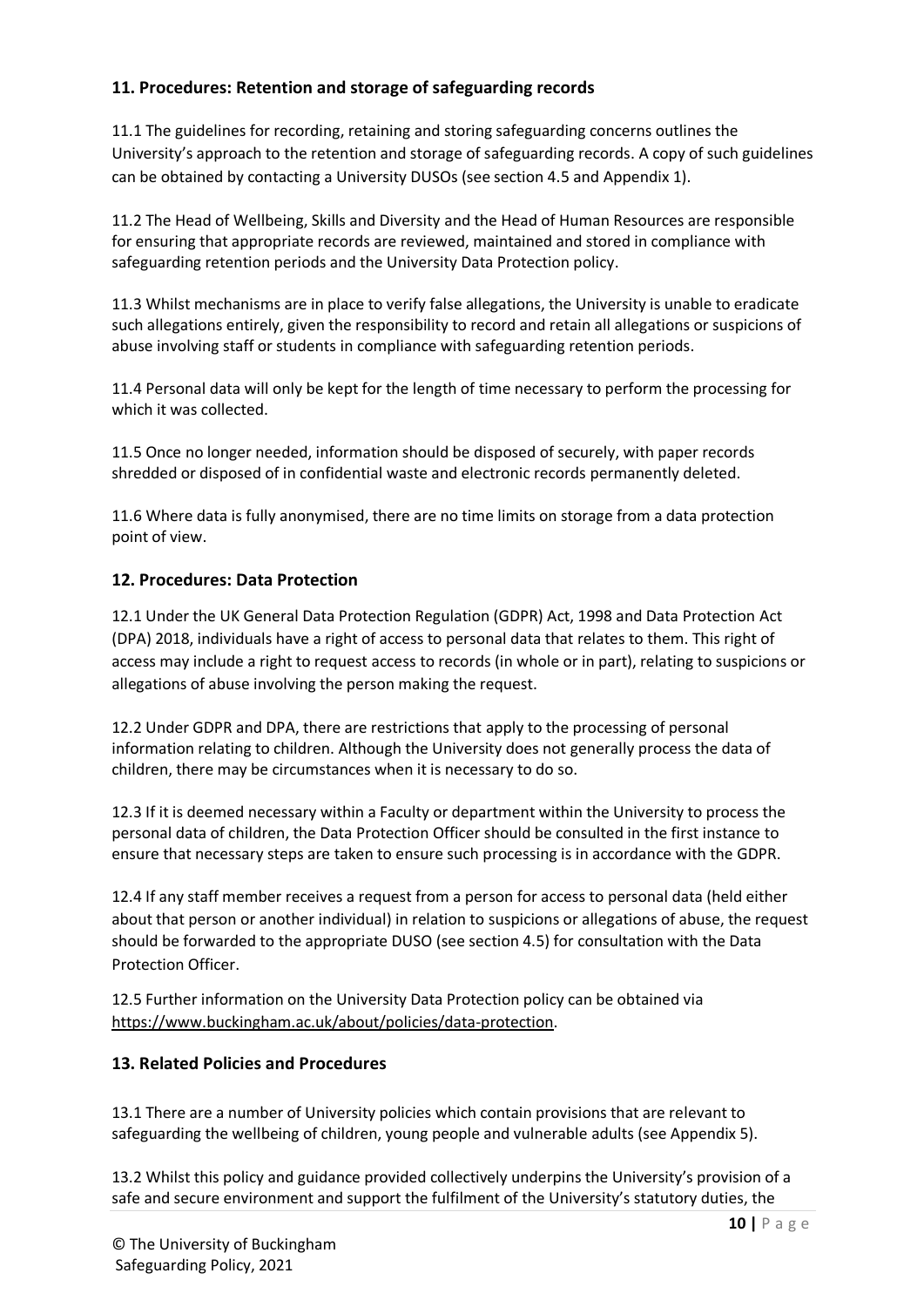University is working towards further integrating the range of policies that contribute to the safeguarding of young persons and vulnerable adults.

#### **Document Version Information**

Document Title: Safeguarding policy Replacing Document: Original, October 2018 Revised by: Betty Wicks Approved by, date(s): Executive, 29/03/21; Council, 27/04/21; Senate, 09/06/21; Vice-Chancellor, 07/12/21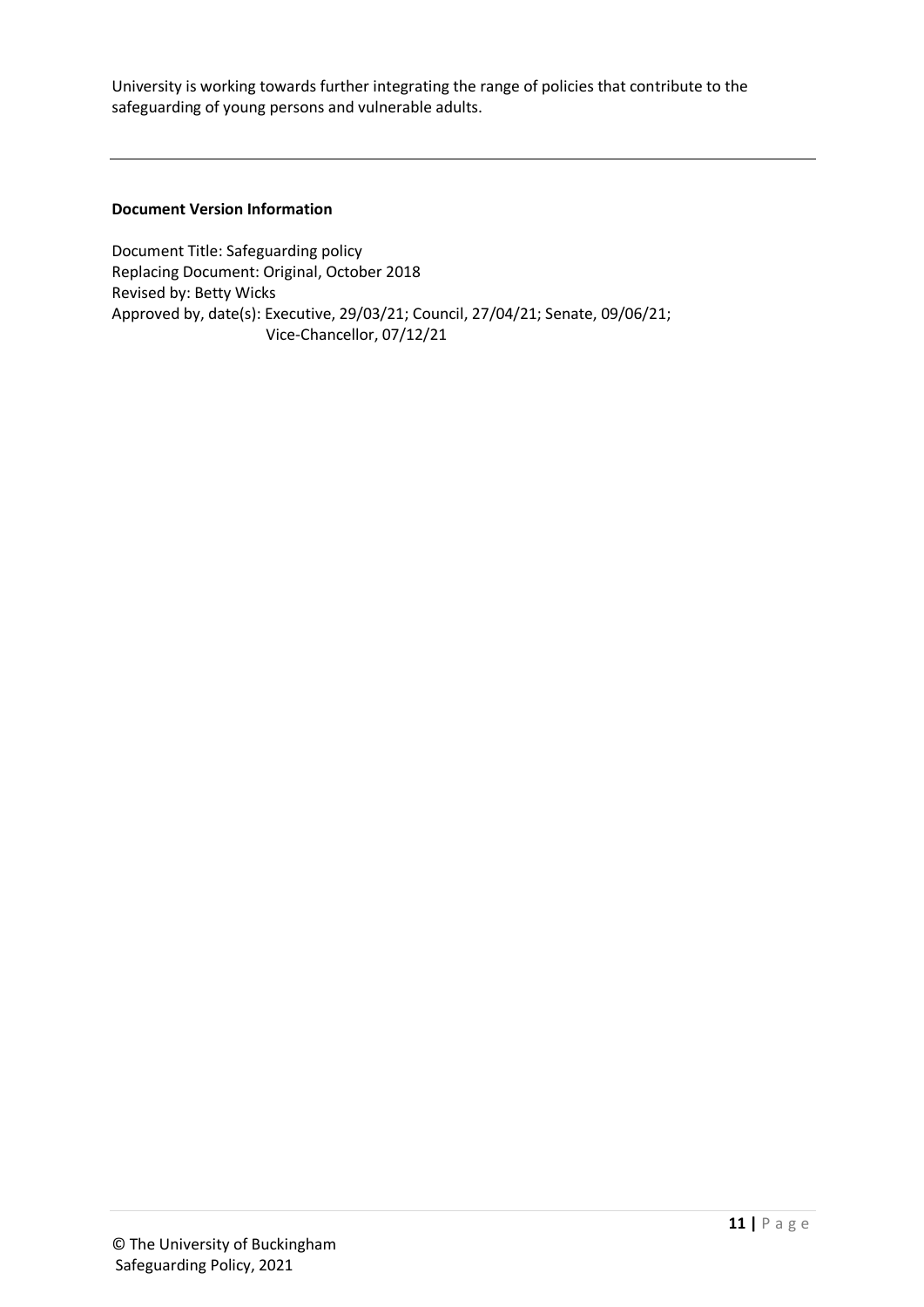## **Appendix 1: Responsibilities**

#### **University Safeguarding Contacts and Points for support**

The following members of University staff have been designated as Safeguarding Contacts. These staff undergo specific training in order to be able to respond to incidents, advise, guide and support students and staff with safeguarding related issues or concerns.

#### **Lead Safeguarding Officer(s) (LSOs)**

| <b>Title</b>                                     | <b>Contact</b>                |
|--------------------------------------------------|-------------------------------|
| Pro Vice-Chancellor, Director of Student Support | jane.tapsell@buckingham.ac.uk |
| <b>Services</b>                                  |                               |
| Registrar & Director of Professional Services    | chris.payne@buckingham.ac.uk  |

Strategic lead responsible for:

- Implementation of the University's safeguarding policy, procedure and guidance
- Ensuring that the operation of the University's approach to safeguarding is sufficiently resourced in order that the University may fulfil its statutory obligations and the requirements of this policy
- Ensuring that the University engages with the Local Safeguarding Children Board (LSCB) and any other appropriate professional Child Protection fora, as appropriate.

#### **Designated University Safeguarding Officers (DUSOs)**

| <b>Title</b>                            | <b>Contact</b>                        |
|-----------------------------------------|---------------------------------------|
| Head of Human Resources                 | diane.jackson-gould @buckingham.ac.uk |
| Head of Wellbeing, Skills and Diversity | dee.bunker@buckingham.ac.uk           |
| <b>Student Conduct Manager</b>          | joanna.jackson@buckingham.ac.uk       |

The DUSO is an operational role with responsibility for:

- Monitoring and review of the University's safeguarding policy, procedure and guidance
- Reviewing reports of safeguarding concerns and, as appropriate, ensuring referrals of incidents/allegations/disclosures involving children, young persons or adults are made appropriately
- Where required, liaising with and assisting support services and/or external agencies in their investigations
- Ensuring that incidents/allegations/disclosures are recorded and archived accordingly
- Maintaining a log of all reported breaches of this policy and actions/outcomes

The **Head of Human Resources** also has oversight of all staff employed at the University who are under 18 or identifying as a vulnerable adult and the responsibility for coordinating and monitoring relevant **Safeguarding training** for staff.

The **Head of Wellbeing, Skills and Diversity** has oversight of students enrolled at the University who are under 18 or identifying as a vulnerable adult.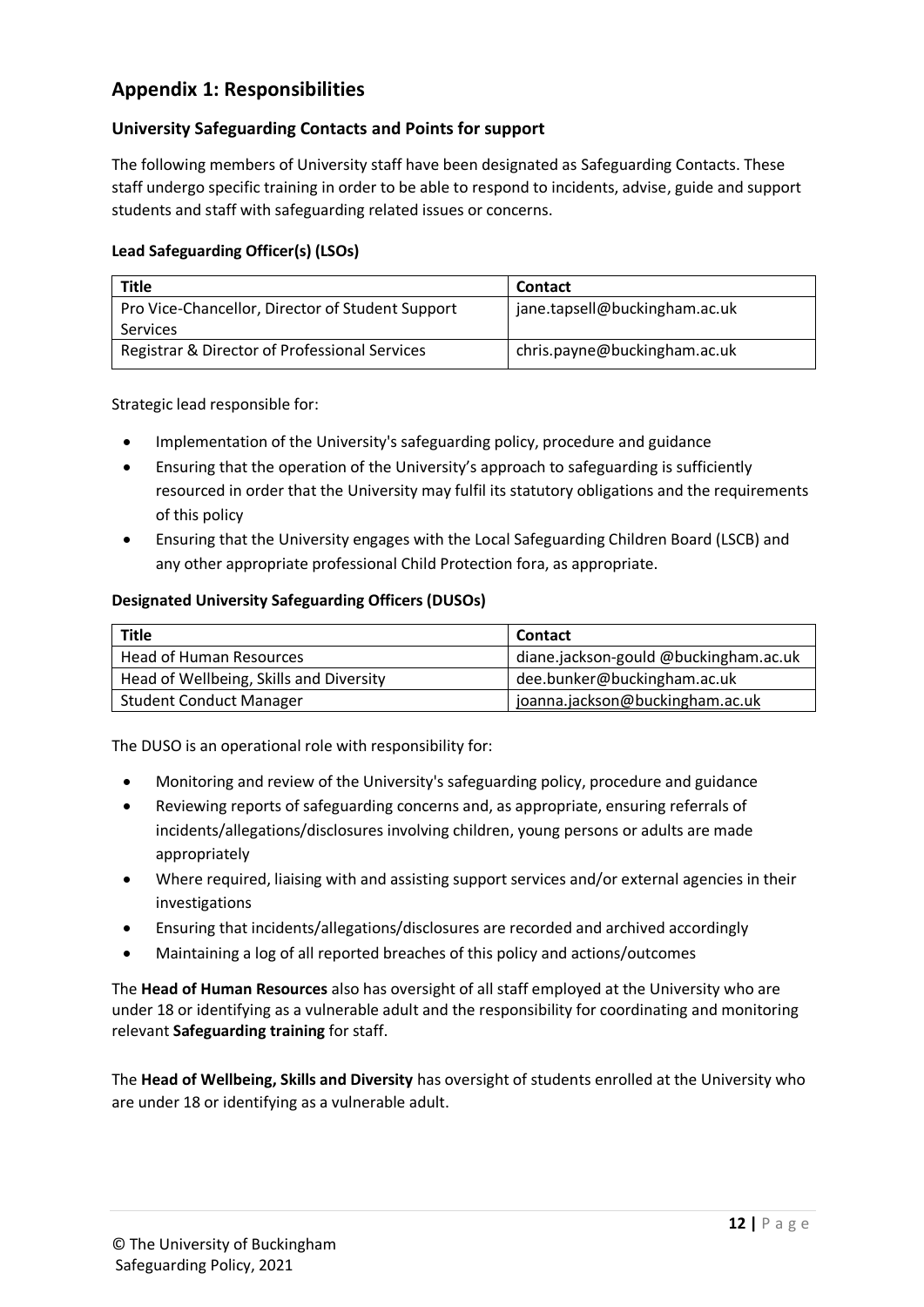#### **Nominated Safeguarding Officers (NSOs)**

| <b>Title</b>                                      | <b>Contact</b>                   |
|---------------------------------------------------|----------------------------------|
| <b>Faculty Lead Mentor</b>                        | karen.webb@buckingham.ac.uk      |
| Faculty of Business, Humanities & Social Sciences | elaine.chambers@buckingham.ac.uk |
|                                                   | eleanor.wilkins@buckingham.ac.uk |
| Foundation                                        | joanna.leach@buckingham.ac.uk    |
| Faculty of Computing, Law & Psychology            | jayne.kelly@buckingham.ac.uk     |
|                                                   | sharon.salerno@buckingham.ac.uk  |
|                                                   | cara.stubbings@buckingham.ac.uk  |
| Faculty of Education                              | shonali.mathur@buckingham.ac.uk  |
| <b>Faculty of Medicine</b>                        | emma.spikings@buckingham.ac.uk   |
|                                                   | nikki.dean@buckingham.ac.uk      |
| Crewe campus                                      | emma.shepherd@buckingham.ac.uk   |
| <b>Students Union Membership Services Manager</b> | brook.jones@buckingham.ac.uk     |

The NSO is department/ Faculty based role with responsibility for:

- Monitoring the welfare of under-18 students and vulnerable adults within Faculties/ departments.
- Ensuring risk assessments in accordance with the University Health and Safety policy are undertaken for all activity where students and staff may have unsupervised access to children, young persons or vulnerable adults and filed centrally with the University Health and Safety **Officer**
- Responsible for reporting any concerns or allegations as appropriate, ensuring the relevant DUSO is informed of all incidents.

Within non-academic and Professional Services departments, the NSO role will be covered by the Head of Department. This responsibility may be devolved as appropriate.

#### **Other responsibilities**

#### **Oversight of under-18 students and vulnerable adults residing in University accommodation**

| Title                        | <b>Contact</b>                       |
|------------------------------|--------------------------------------|
| <b>Accommodation Manager</b> | studentsafeguarding@buckingham.ac.uk |

#### **Guidance on Risk Assessments**

| Title                   | Contact                              |
|-------------------------|--------------------------------------|
| Health & Safety Officer | studentsafeguarding@buckingham.ac.uk |

#### **Guidance on data protection & requests to access personal data**

| Title                   | <b>Contact</b>         |
|-------------------------|------------------------|
| Data Protection Officer | legal@buckingham.ac.uk |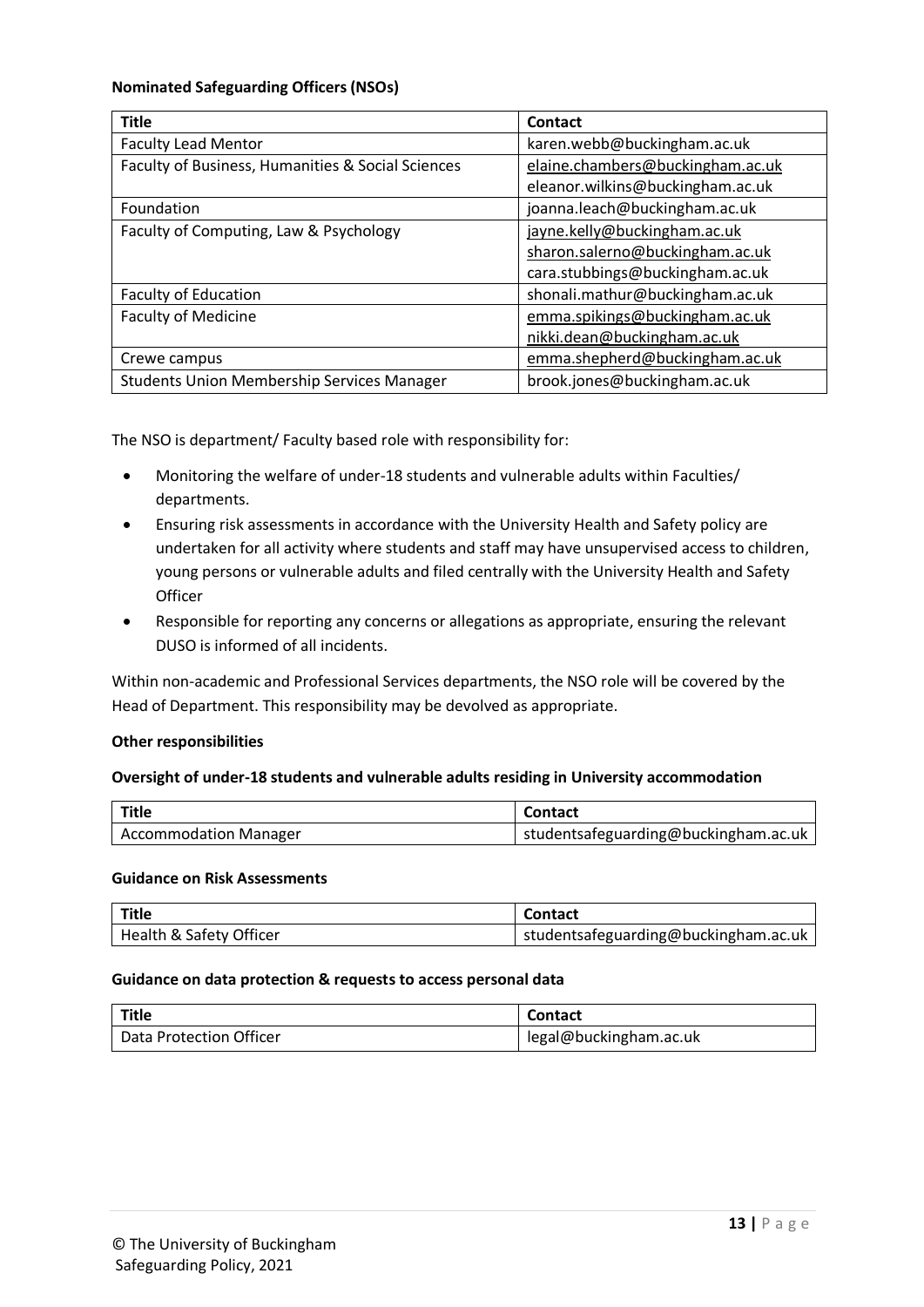## **Appendix 2: Definitions**

The following definitions have been applied throughout this policy:

**Safeguarding:** Safeguarding is about embedding practices throughout the organisation to ensure the protection of children and/ or vulnerable adults wherever possible.

**Prevent:** part of the government's anti- terrorism strategy. The Higher Education sector has been identified as a sector where young people may be radicalised. This strand of the anti-terrorism strategy aims to prevent young people getting involved in terrorism**.**

**Radicalisation:** the process by which a person comes to support terrorism and forms of extremism leading to terrorism.

**Extremism:** Extremism as used within this policy refers to views held which are intolerant of people who are of a different ethnicity, culture, religion, gender or political or sexual identity. Extremists may try to force their views on others and in some cases, may believe that these views can justify the use of violence in order to achieve certain aims.

**Terrorism:** References to terrorism within this policy refers to an action that endangers or causes serious violence to a person/people; causes serious damage to property; or seriously interferes or disrupts an electronic system. The use or threat is designed to influence the government or intimidate the public and is made for the purpose of advancing a political, religious or ideological cause.

**Child**: References to "child" or "children" in this policy means anyone under the age of 16 years. In this policy we also use the term 'young person' or 'young people' to refer to children aged 16 or 18 years old.

**Vulnerable Adults**: The University bases its definition on "vulnerable adults" on that defined by section 59 of the Safeguarding Vulnerable Groups Act 2006, amended by the Protection of Freedoms Act 2012 and/or those persons aged over 18 who by reason of mental or other disability, age or illness are (or may be) unable to take care of themselves or are (or may be) unable to protect themselves against significant harm or exploitation.

**Adult at Risk**: The University bases its definition of an "adult at risk" on that used within the Data Protection Act 2018 and defines an adult at risk as someone over 18 years of age who (i) has needs for care and support; and (ii) is experiencing, or is at risk of neglect or physical, mental or emotional harm; and (iii) as a result of those needs, is unable to protect themselves against neglect, harm or the risk of it.

**Safeguarding Adults at Risk**: While the University is not subject to the provisions of the Care Act 2014, the University draws broadly on this act to inform its policy on safeguarding adults at risk. We will play our part to:

- Ensure that the rights of adults at risk are protected to enable them to live in safety, free from abuse and neglect.
- Ensure that the wellbeing of the adult at risk is promoted and that in deciding on any action to be taken we will take into account their views, wishes, feelings and beliefs, for example when considering whether to refer concerns to statutory bodies or when seeking support from charitable organisations.

The University however recognises that Adults at Risk sometimes have complex interpersonal relationships and may be ambivalent, unclear or unrealistic about their personal circumstances and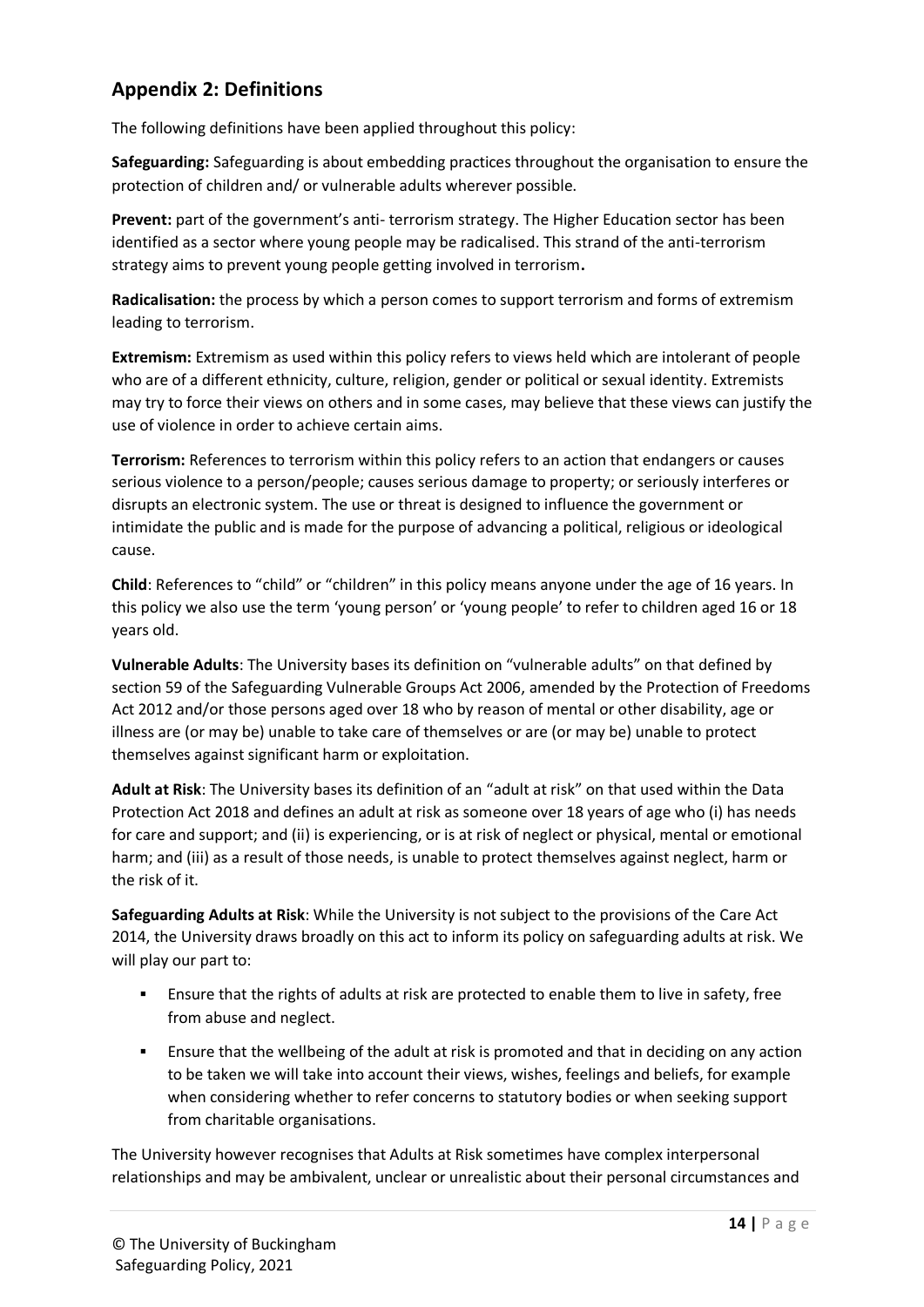may not fully appreciate potential risks to their safety or wellbeing and therefore, it may not always be possible to fully defer to their wishes when seeking the best way forward.

**"Work with children or Adults at Risk":** Within this policy "work with children or adults at risk" includes all engagement with children and adults at risk whether in a professional capacity in connection with the work of the University, or in the course of other University-led activities supported by members of the University whether working in a paid or unpaid capacity.

**Member of the University**: Reference to a "member of the University" includes staff, students and alumni of the University.

**Student**: References to "student" includes all students registered with the University, including those based in partner organisations who are registered with the University to gain a professional qualification and third party apprentices for whom we provide training.

**Staff**: References to 'staff' include all paid University staff whether working on a permanent or temporary contract, apprentices, or engaged as "third party contract staff" working directly for the University.

**Head of Faculty/ Associate Deans:** Within this policy **'Head of Faculty/ Associate Dean'** refers to Heads of Departments for Academic teaching teams.

**Head(s) of Department:** Within this policy **'Head(s) of Department'** refers to Heads of Departments for non-academic and Professional Services departments

**Volunteer**: "Volunteers" are generally members of the University but may include other associated persons volunteering to lead or support University-led activities for which they are not paid including for example volunteering activity or similar initiatives supporting widening participation and outreach events, etc.

**Contractor:** Contractors are employed by third party organisations to carry out work on behalf of the University. It is the responsibility of the contractor's employer to ensure that all necessary employment and safeguarding suitability checks are completed and to provide assurance to the University that this has been done.

**DBS (The Disclosure and Barring Service):** This statutory body has been created out of the merger of the Criminal Records Bureau and the Independent Safeguarding Authority.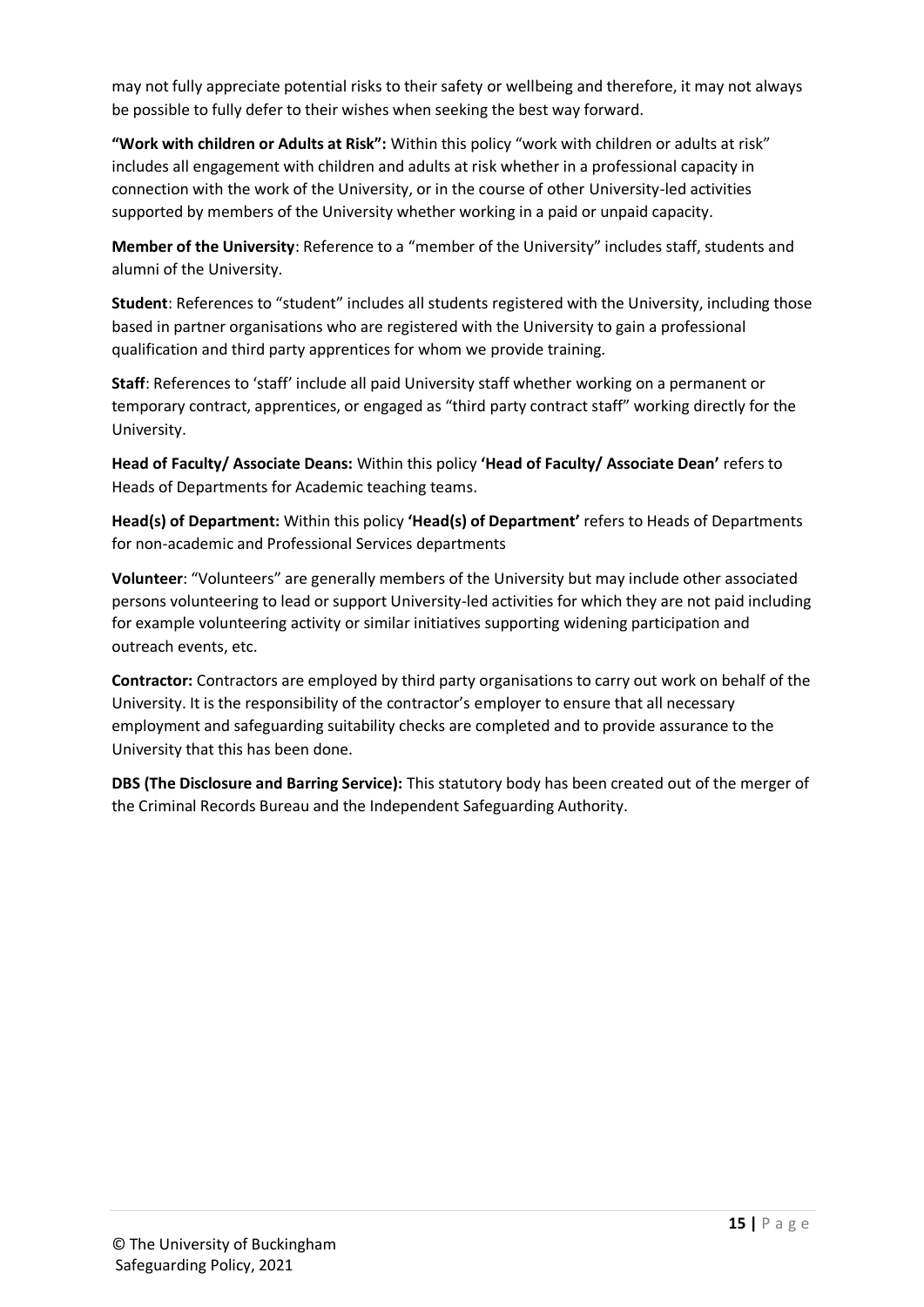## **Appendix 3:**

### **INCIDENT REPORTING / REFERRAL PROCESS**



© The University of Buckingham Safeguarding Policy, 2021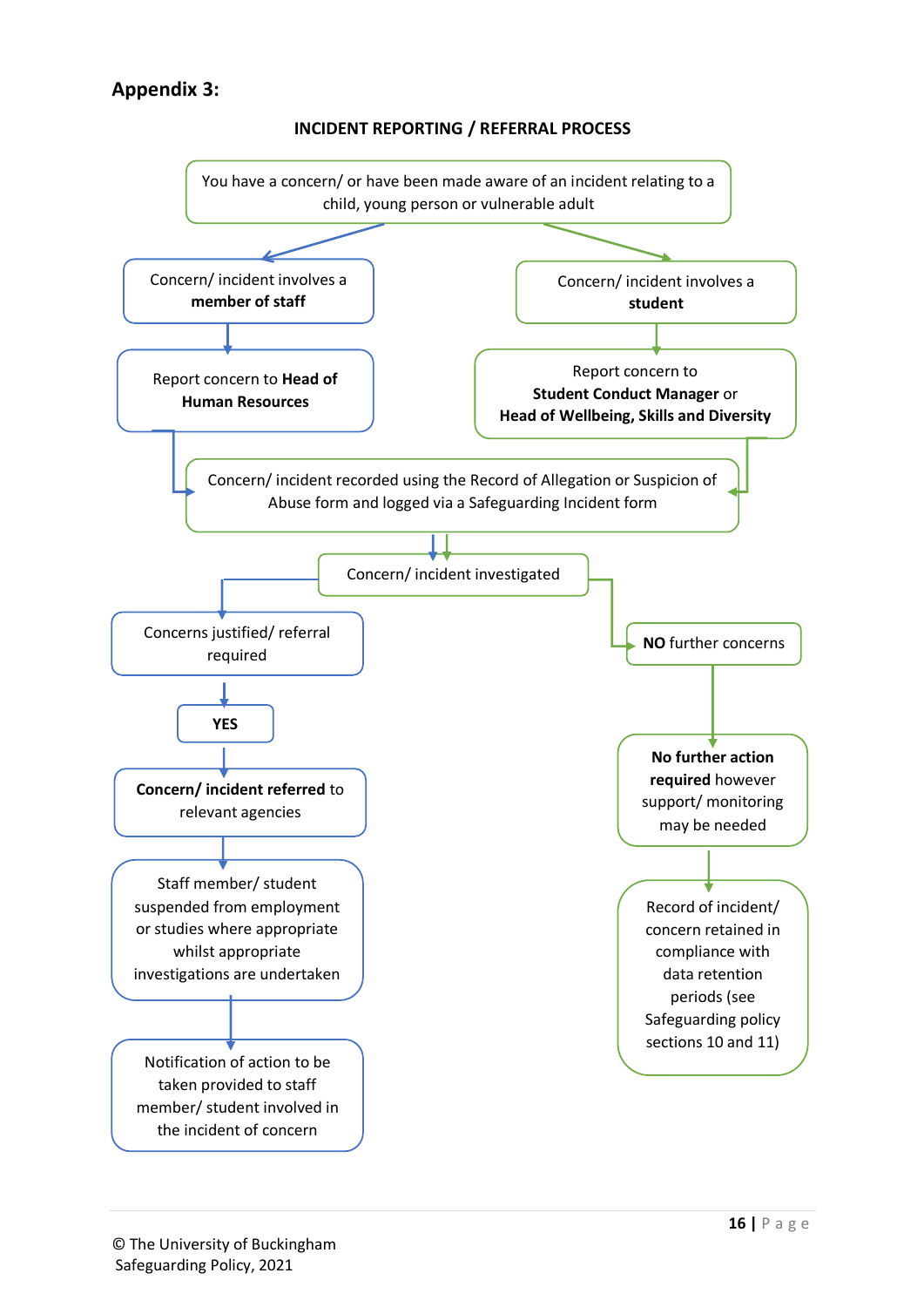## **Appendix 4:**

#### **RECORD OF ALLEGATION OR SUSPICION OF ABUSE FORM**

**Date of Initial Report:** ……………………………………………..……… **Time of Initial Report:** ……………….……………

**To: Head of Wellbeing, Skills and Diversity/ Head of Human Resources (***delete as appropriate***)**

| <b>Name of Complainant</b> | Name and contact details of child/<br>young person/ vulnerable adult<br>(where known) | Place of alleged abuse |
|----------------------------|---------------------------------------------------------------------------------------|------------------------|
|                            |                                                                                       |                        |

**Name(s) of people present:** ………………………………………………………….……………………………………………………

**Reason for reporting a concern (***delete as appropriate***):** 

- **This person is a child/ young person/ vulnerable adult/**
- **This person is at risk of harm/ at risk of harming others/ at risk of involvement in extremist activity**

*Please give as much information about the allegation or suspicion, including if you suspect abuse, the name of the alleged abuser and the circumstances which brought the alleged abuse to your attention. Please include all names of the people involved.*

**Please return to:**

**Student related incident:** Head of Wellbeing, Skills and Diversity - dee.bunker@buckingham.ac.uk **Staff related incident:** Head of Human Resources - diane.jackson-gould@buckingham.ac.uk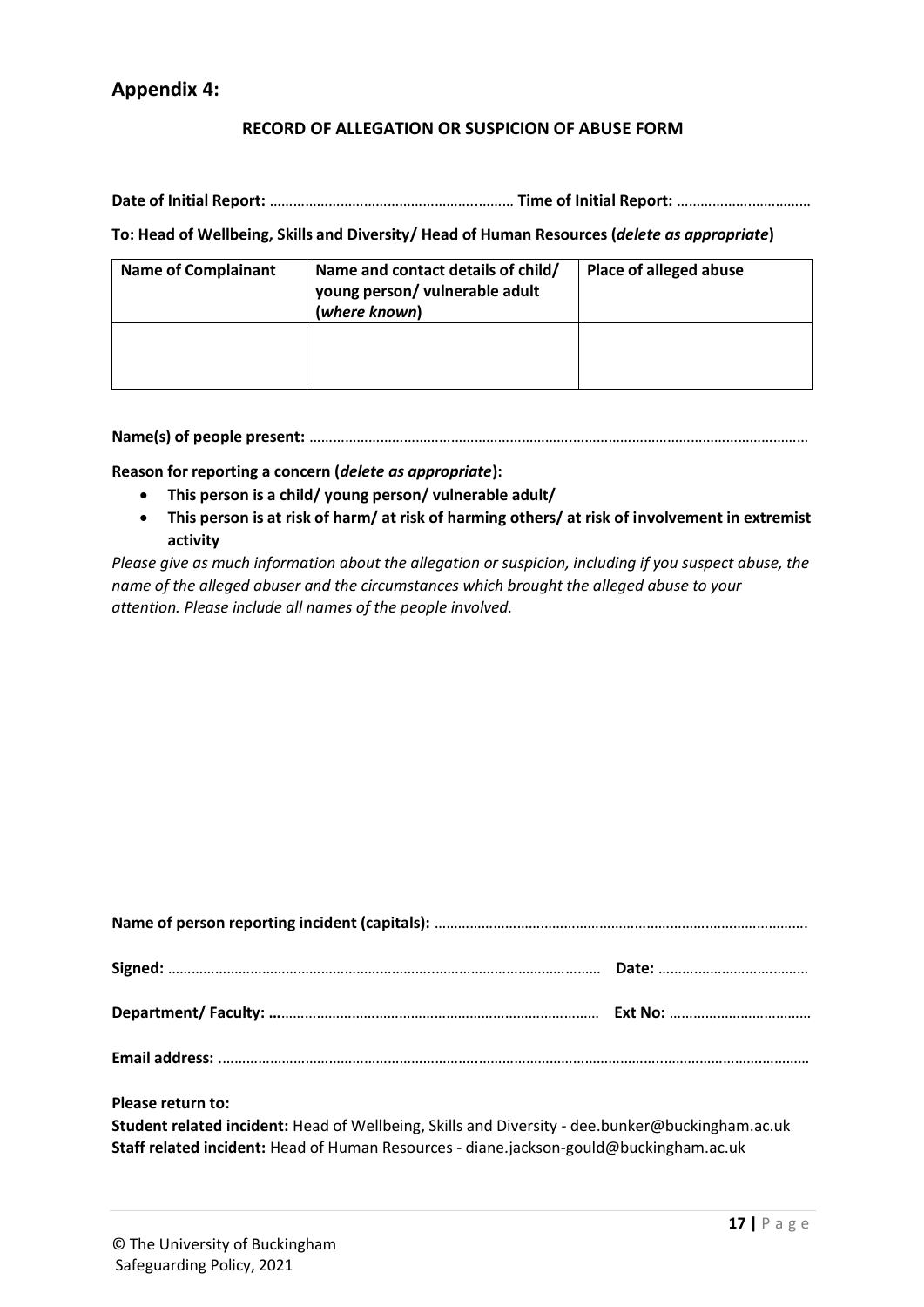## **Appendix 5:**

### **Related Policies and Procedures**

There are a number of University policies and procedures which contain provisions that are relevant to safeguarding the wellbeing of children, young people and adults in a vulnerable situation. These are provided below:

#### **Legal Framework and Government Guidance:**

- The Health and Safety at Work Act, 1974
- Rehabilitation of Offenders Act (Exceptions) Order 1975
- Data Protection Act 1998 and 2018
- The Sexual Offences Act, 2003
- The Children Act, 1989 and 2004
- Safeguarding Vulnerable Groups Act, 2006
- The Care Act, 2012
- DBS Code of Practice, November 2015
- Counter-Terrorism and Security Act, 2015
- Working Together to Safeguard Children, 2018
- Keeping Children Safe in Education, September 2019

#### **Section 5.1 Risk Assessment and associated guidance:**

- Health, Safety & Wellbeing Policy and Procedures, see pages 8, 10, 11, 12 [https://fb77c667c4d6e21c1e06.b-cdn.net/wp-content/uploads/2019/07/Health-safety-and](https://fb77c667c4d6e21c1e06.b-cdn.net/wp-content/uploads/2019/07/Health-safety-and-wellbeing-policy-and-procedures.pdf)[wellbeing-policy-and-procedures.pdf](https://fb77c667c4d6e21c1e06.b-cdn.net/wp-content/uploads/2019/07/Health-safety-and-wellbeing-policy-and-procedures.pdf)
- Students Union Events Policy [https://fb77c667c4d6e21c1e06.b-cdn.net/wp](https://fb77c667c4d6e21c1e06.b-cdn.net/wp-content/uploads/2019/12/Students-Union-Events-Policy.pdf)[content/uploads/2019/12/Students-Union-Events-Policy.pdf](https://fb77c667c4d6e21c1e06.b-cdn.net/wp-content/uploads/2019/12/Students-Union-Events-Policy.pdf)
- Prevent Policy [https://www.buckingham.ac.uk/about/handbooks/compliance](https://www.buckingham.ac.uk/about/handbooks/compliance-handbook/Prevent-Policy.pdf)[handbook/Prevent-Policy.pdf](https://www.buckingham.ac.uk/about/handbooks/compliance-handbook/Prevent-Policy.pdf)
- Prevent Risk Assessment and Action Plan, 2020 [https://www.buckingham.ac.uk/about/handbooks/compliance-handbook/Prevent-Risk-](https://www.buckingham.ac.uk/about/handbooks/compliance-handbook/Prevent-Risk-Assessment-and-Action-Plan-2020.xlsx)[Assessment-and-Action-Plan-2020.xlsx](https://www.buckingham.ac.uk/about/handbooks/compliance-handbook/Prevent-Risk-Assessment-and-Action-Plan-2020.xlsx)
- Use of University Computers and Data Networks [https://www.buckingham.ac.uk/wp](https://www.buckingham.ac.uk/wp-content/uploads/2021/10/Use-of-University-Computers-and-Data-Networks.pdf)[content/uploads/2021/10/Use-of-University-Computers-and-Data-Networks.pdf](https://www.buckingham.ac.uk/wp-content/uploads/2021/10/Use-of-University-Computers-and-Data-Networks.pdf)
- Social Media Policy [https://www.buckingham.ac.uk/wp-content/uploads/2021/10/Social-](https://www.buckingham.ac.uk/wp-content/uploads/2021/10/Social-Media-Policy.pdf)[Media-Policy.pdf](https://www.buckingham.ac.uk/wp-content/uploads/2021/10/Social-Media-Policy.pdf)
- Mental Health Policy [https://www.buckingham.ac.uk/wp](https://www.buckingham.ac.uk/wp-content/uploads/2021/10/Mental-Health-Policy.pdf)[content/uploads/2021/10/Mental-Health-Policy.pdf](https://www.buckingham.ac.uk/wp-content/uploads/2021/10/Mental-Health-Policy.pdf)
- Mental Health Policy Flow chart [https://www.buckingham.ac.uk/wp](https://www.buckingham.ac.uk/wp-content/uploads/2021/10/Mental-Health-Policy-Flowchart.pdf)[content/uploads/2021/10/Mental-Health-Policy-Flowchart.pdf](https://www.buckingham.ac.uk/wp-content/uploads/2021/10/Mental-Health-Policy-Flowchart.pdf)
- University Equality and Diversity policy [https://www.buckingham.ac.uk/about/handbooks/compliance-handbook/section 5.2.](https://www.buckingham.ac.uk/about/handbooks/compliance-handbook/section%205.2)

#### **Section 5.2 Recruitment, selection and employment**

- Teacher, Student and Staff relationships policy [https://www.buckingham.ac.uk/wp](https://www.buckingham.ac.uk/wp-content/uploads/2019/01/Teacher-Student-Staff-Relationships-Policy.pdf)[content/uploads/2019/01/Teacher-Student-Staff-Relationships-Policy.pdf](https://www.buckingham.ac.uk/wp-content/uploads/2019/01/Teacher-Student-Staff-Relationships-Policy.pdf)
- Whistleblowing policy [https://www.buckingham.ac.uk/wp](https://www.buckingham.ac.uk/wp-content/uploads/2021/06/Whistleblowing-Policy.pdf)[content/uploads/2021/06/Whistleblowing-Policy.pdf](https://www.buckingham.ac.uk/wp-content/uploads/2021/06/Whistleblowing-Policy.pdf)